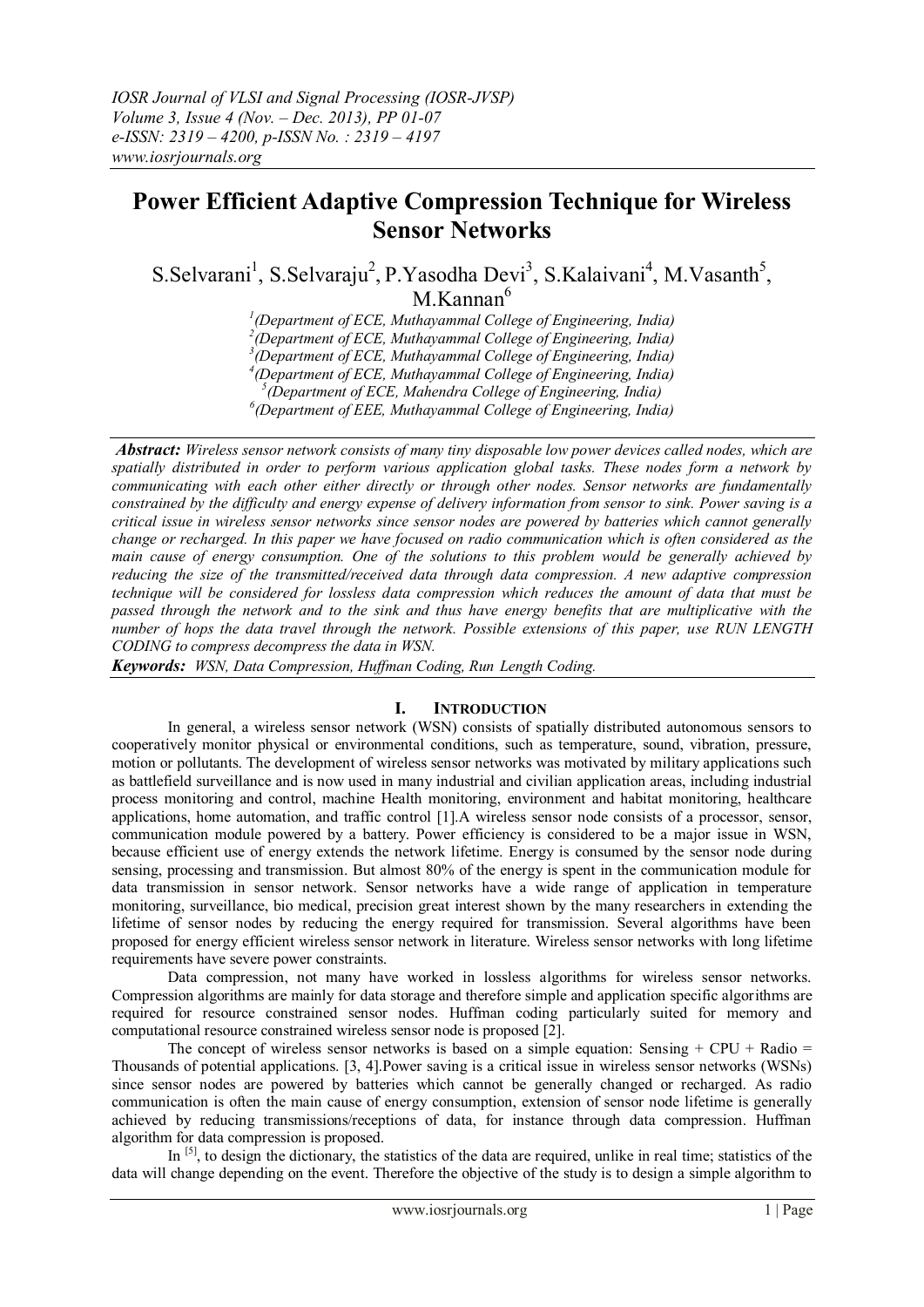compress sensor data which does not require prior knowledge of the statistics of sensor data.

In this paper, we introduced a new method called as Run Length coding. Using this method we reduced the encoding time but Huffman algorithm the encoding time is large when compare to run length coding. These methods ultimately increase the compression ratio and throughput.

#### **II. HUFFMAN CODING**

Huffman coding basically divided in to two categories: -

- 1. Static Huffman coding
- 2. Adaptive/ dynamic Huffman coding

Static Huffman coding suffers from the fact that the uncompressed need have some knowledge of the probabilities of the symbol in the compressed files. This can need more bits to encode the file. If this information is unavailable compressing the file requires two passes. FIRST PASS finds the frequency of each symbol and constructs the Huffman tree. SECOND PASS is used to compress the file. We already use the concept of static Huffman coding using ternary tree and we conclude that representation of Static Huffman Tree using internal nodes, Path length, height of the tree, in memory representation, in fast searching and in error detection & error correction. Now here we try to use the concept of adaptive Huffman coding using ternary tree. Faller, Gallager, first conceived adaptive Huffman coding independently. Knuth contributed improvements to the original algorithm, and the resulting algorithm is referred to as algorithm FGK. All of these methods are defined- word schemes that determine the mapping from source messages to code words on the basis of a running estimate of the source message probabilities. The code is adaptive, changing so as to remain optimal for the current estimates. In this way, the adaptive Huffman codes responds to locality, in essence, the encoder is learning the characteristics of the source. The decoder must learn along with the encoder by continually updating the Huffman tree so as to stay in synchronization with the encoder. Here we are given the concept of error detection and error correction. And the main point is that, this thing is only beneficial in TERNARY TREE neither in binary tree nor in other possible trees [6].

## **III. HUFFMAN ALGORITHM**

Huffman coding requires prior knowledge of the probabilities of the source sequence. If this knowledge is not available, Huffman coding becomes a two pass procedure: the statistics are collected in the first pass and the source is encoded in the second pass. In the Adaptive Huffman coding procedure, neither transmitter nor receiver knows anything about the statistics of the source sequence at the start of transmission. The tree at both the transmitter and the receiver consists of a single node that corresponds to all symbols Not Yet Transmitted (NYT) and has a weight of 0. As transmission progresses, nodes corresponding to symbols transmitted will be added to the tree and the tree is reconfigured using an update procedure. Considering a simple 4 bit ADC representation for each data, then before the beginning of transmission, a fixed 4 or 5 bit code depending whether the symbol is positive or negative is agreed upon between the transmitter and receiver.

The actual code consists of two parts: The prefix corresponding to the code obtained by traversing the tree and the suffix corresponding to 4 or 5 bit binary representation corresponding to positive or negative data respectively. In the process of coding, the probability for the incoming source sequence is assigned as the elements get in to the tree formed. This gives rise to a problem where the elements which come in the initial stages of tree formation having lesser probability hold smaller codes. Thereby, the compression ratio obtained is lesser.

Using Adaptive Huffman algorithm, we derived probabilities which dynamically changed with the incoming data, through Binary tree construction. Thus the Adaptive Huffman algorithm provides effective compression by just transmitting the node position in the tree without transmitting the entire code. Unlike static Huffman algorithm the statistics of the sensor data need not be known for encoding the data [8].

void compress(int data)

```
{
  HuffStruct *encoder; char buffer[1514];
     encoder= Huff_Initialize_Adaptive_Encoder(257);
  while(data) {
    write_byte(encoder, buffer, data);
  }
}
    void decompress(unsigned int data)
    {
    HuffStruct *encoder; char writeBuffer[1514];
```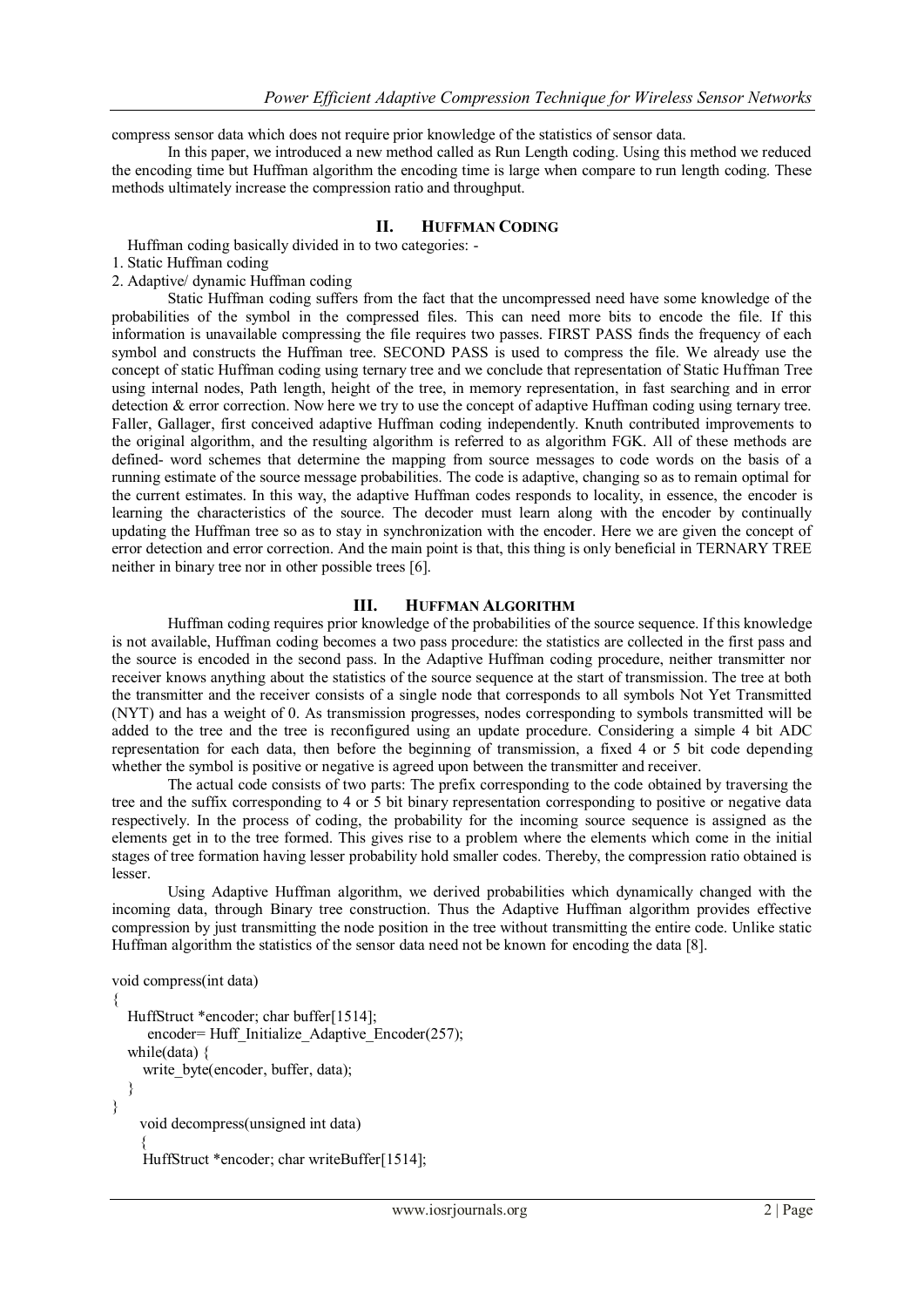```
encoder = Huff_Initialize_Adaptive_Encoder(257); while(data) {
     read byte(encoder, writeBuffer, data);
   }
```
} But the disadvantage in this algorithm is its complexity in constructing the binary tree which makes it unsuitable for sensor nodes.

## **IV. MODIFIED ADAPTIVE ALGORITHM**

In static and dynamic algorithms, the ultimate objective of compression was achieved with fixed and dynamic probabilities respectively. The main disadvantage of Static Huffman algorithm is that, we do not have the prior knowledge of the incoming source sequence. Also the statistics of sensor data may be varying. In[9] Adaptive Huffman algorithm, though the probabilities are assigned dynamically, because of the increased number of data available in the source sequence, the number of levels and hence the number of bits transmitted increases and is found to be effective only for very frequently and first occurring data. Furthermore, the binary tree construction is based on the order of arrival of incoming data. Hence, both static and adaptive Huffman algorithms are observed to have some drawbacks.

The proposed Modified Adaptive Huffman algorithm overcomes the disadvantages of both static and dynamic Huffman algorithm by combining the advantages of the two algorithms and ultimately increasing the compression ratio.

The algorithm uses a tree with leaves that represent sets of symbols with the same frequency, rather than individual symbols. The code for each symbol is therefore composed of a prefix (specifying the set, or the leaf of the tree) and a suffix (specifying the symbol within the set of same-frequency symbols). Here the Binary Tree is constructed with the incoming elements and the codes framed by traversing the tree as in Adaptive Huffman algorithm. Elements are grouped as nodes and codes are specifically assigned as in Static Huffman algorithm. At every update the weights at every level is checked and updated such that the higher weights will be occupying the initial stages of the tree [10].

# **V. BINARY TREE CONSTRUCTION**

Binary tree construction used in the algorithm is shown in Fig 1, where each node consists of set of elements. Considering the temporal correlation in sensor data only the difference of the sensor data  $d_i = r_i - r_{i-1}$  is encoded. Consider for example the set  $\{-0.2, 0.1, 0.3\}$  is transmitted. Initially the encoder will have only the NYT node. Since -0.2 occurs for the first time, it is transmitted as 10010 and a new node which contains this data is inserted. When the next data 0.1 arrives, the tree is traversed in search of the node1 which contains the data 0.1 in the binary tree. Since the node is not available, the code corresponding to NYT node i.e., 0 is transmitted, followed by 1 corresponding to the data 0.1. This is followed by the insertion of the node1 in the tree. So the code transmitted is 01. For the next data is 0.3, the tree is traversed in search of the node 2 containing the data 0.3. Since node 2 is already available in the tree, the prefix corresponding to node traversal 1 is transmitted. The binary representation of the array index containing the data is transmitted as suffix i.e., 11 corresponding to 3 which is the array index containing the data 0.3 is transmitted. So the code is transmitted is 111[11].

Initially the algorithm starts with subsets each having different probability. But this does not require transmitting the tree prior to decompression. We can decide that the tree is always the same when encoding or decoding [12].

A binary tree corresponding to the Huffman code is called Huffman tree. The task of constructing the Huffman code is equivalent to the problem of constructing a corresponding tree. We present a general scheme for constructing the Huffman tree: Make a list of coded symbols (in this case we consider each character as a singleton binary tree whose weight is equal to the weight of the character).From the list, select 2 nodes with the least weight. Will form a new node and join it as a child, two nodes chosen from the list. The weight of the generated node is set equal to the sum of the weights of its child nodes. Add the generated node to the list. If the list is more than one node, then repeat 2-5 [13].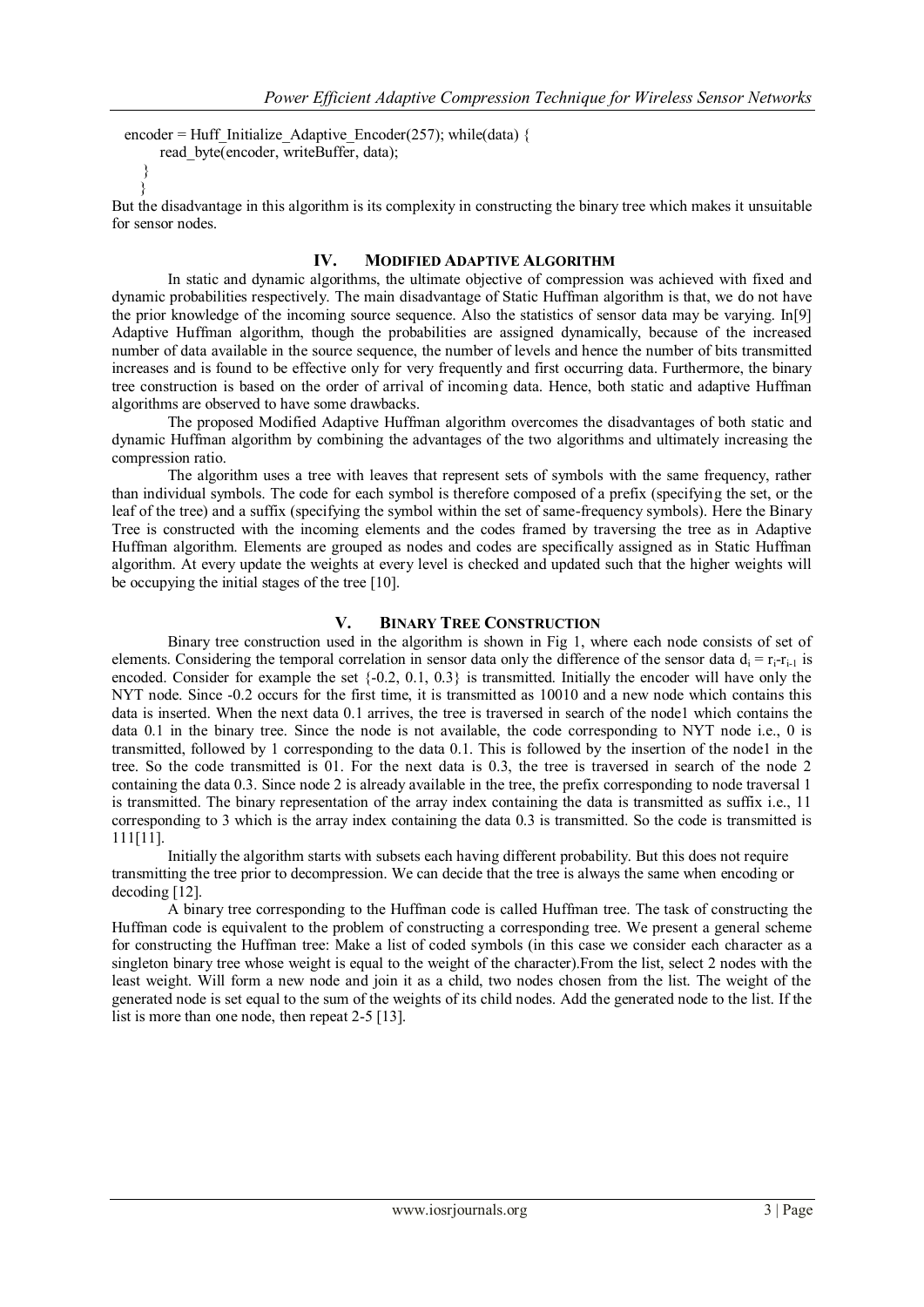

**Compression ratio:** Compression ratio is defined as compressed size to the original size <sup>[5]</sup>. The formula used for compression ratio analysis is given as follows:

Compression ratio = 100(compressed size/original size)

Compressed size is the number of bits obtained after compression and original size will be the total number of bits required without using compression algorithm.

# **VI. RUN LENGTH CODING**

Run length coding replaces sequences of the same data values within a file by a count number and a single value.

Example:

# ABBBBBBBBBCDEEEEF

The 17 byte of data string has to be compressed as 10 bytes of A \*8B C D \*4E F

# **VII. SIMULATION RESULT**

By using GloMoSim simulator the throughput, compression ratio, bandwidth utilization and energy consumption occurring in the network is analyzed. Graph is plotted with different network parameter shown in table.

| Table of Network Parameter |                |
|----------------------------|----------------|
| <b>PARAMETRES</b>          | <b>VALUES</b>  |
| PARTITION-NUM-X            |                |
| PARTITION-NUM-Y            |                |
| TERRAIN-RANGE-X            | 250            |
| <b>TERRAIN-RANGE-Y</b>     | 250            |
| NUMBER-OF-NODES            | 30             |
| NODE-PLACEMENT             | <b>UNIFORM</b> |
| <b>MOBILITY</b>            | <b>NONE</b>    |
| ROUTING PROTOCOL           | <b>AODV</b>    |
| PROPAGATION-LIMIT          | $-111.0$       |
| <b>TEMPARATURE</b>         | 290.0          |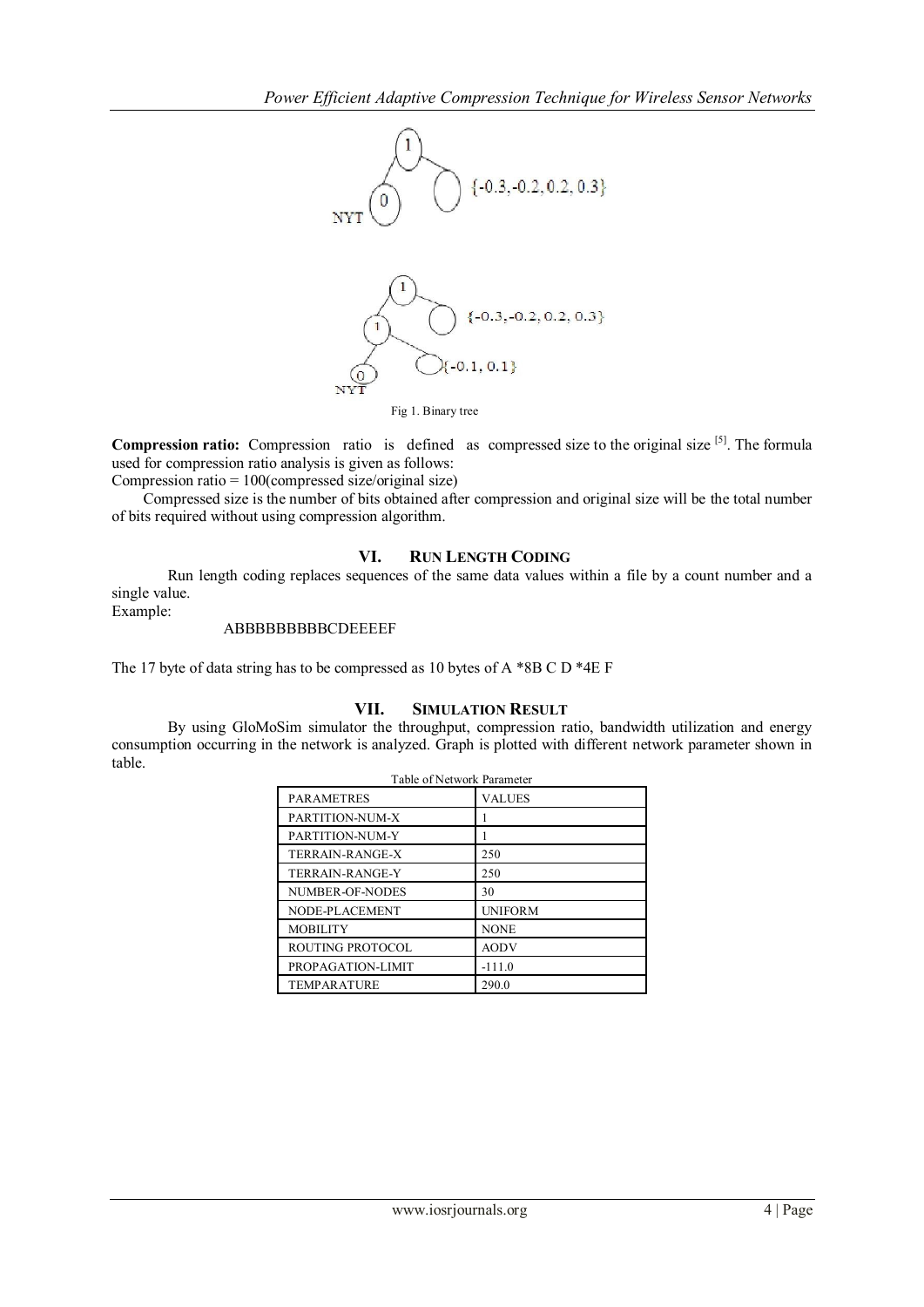

In Fig 2, Encoded data can take up less storage space and less bandwidth for trans/reception. Digital data are compressed by finding repeatable patterns of binary 0s and 1s. The more patterns can be found, the more the data can be compressed in wireless sensor network. Power efficiency is considered to be a major issue in WSN, because efficient use of energy extends the network lifetime. Energy is consumed by the sensor node during sensing, processing and transmission. But almost 80% of the energy is spent in the communication module for data transmission in sensor network. Due to data compression we achieve better energy and increase network life time. Depending on the compression ratio increase the better bandwidth utilization and reduce the energy consumption. In Huffman, we encode the data by using the binary tree its very complex. In order to reduce the complexity we use run length coding method to encode the data. Through the run length encoding the data as it replaces sequences of the same data values within a file by a count number and a single value. The RLE compress the 55.25% of the data while transmitting. But in Huffman the compression level is 51%.



In Fig.3, Throughput is the average rate of successful message delivery over a communication channel. It is inversely proportional to the traffic in the channel. Because, if the traffic is increase the load will be increase in the channel. There will be congestion in the network while transmitting the data's. So the throughput level will be decreased. The graph is simulated using AODV protocol. Without compression the performance of throughput analysis in AODV is low. In Huffman technique, the encoding process is large when compare to run length encoding technique. Because binary formation is used in the Huffman. But in RLE, the run length count method is used for encoding. It will reduce the length of the data. So the encoding procedure is easy in the RLE technique.



Fig. 4.Energy Consumption.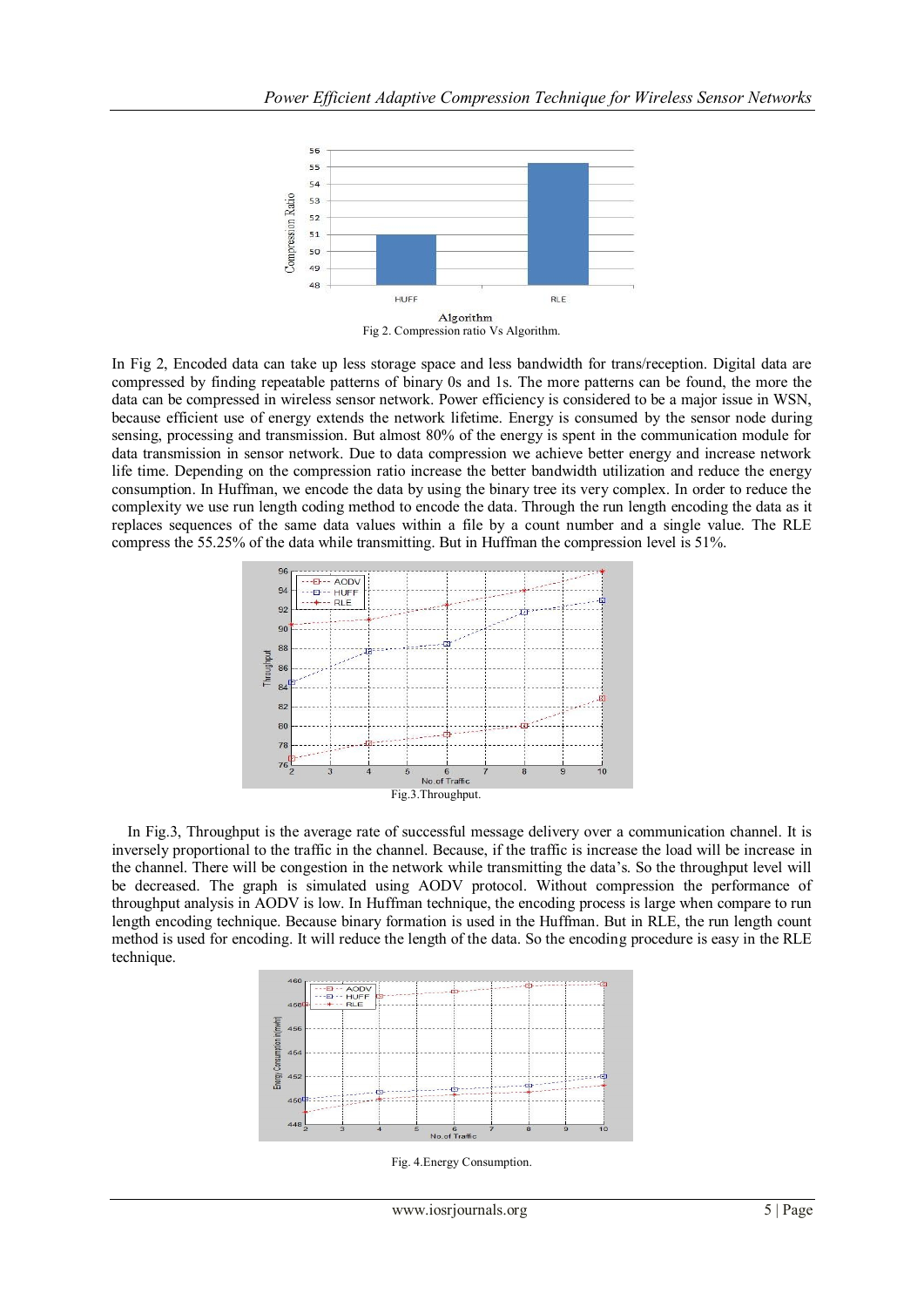In Fig.4, when the number of traffic is increase energy consumption of the network also increased. Compare to AODV we get less energy consumption in Huffman. Our motivation is compress the data of source node and increase the network life time. The energy is calculating from, how much amount of energy is consumed in a process. usually the power consumption of the receiving circuitry is often greater than transmitting circuitry. When the network traffic increase, the average energy consumed by the sensor nodes will also increase. This is because of network congestion loading to packet collision and retransmission. When a compression technique is used to encode the source data the number of data bytes through the network will be reduced and reduces the energy consumption. This is clear from the graph that without any energy compression scheme, the energy consumption is more. However, while using compression algorithm like Huffman.

If and Run length coding the average energy consumption is less. If is also observed that compared to Huffman scheme, RLE has better compression & hence energy conservation.



Fig. 5.Bandwidth utilization.

In Fig 5, Bandwidth utilization is defined as measures the amount of data transferred over a network. The graph is simulated using AODV protocol. Without compression the performance of bandwidth utilization in AODV is low. The encoding process is simple in run length coding when compare to Huffman technique. The RLE compress the 55.25% of the data while transmitting. But in Huffman the compression level is 51%. So the bandwidth utilization of RLE is better when compared to Huffman technique.

#### **VIII. CONCLUSION**

A simple algorithm namely modified adaptive Huffman algorithm which does not require prior knowledge of the statistics of sensor data is proposed for data compression in the sensor network. The data compression is performed adaptively by a tree formation in the sensor data. This modified adaptive Huffman encoding algorithm effectively combines the advantages of static and adaptive Huffman algorithms to provide effective compression by reducing the number of levels in the binary tree. The implementation of this algorithm shows better compression ratio than adaptive Huffman algorithm. Since this algorithm uses run length encoding for data compression in wireless sensor nodes. This algorithm outperforms the static and adaptive Huffman algorithm in providing better performance in terms of number of bits transmitted. The RLE compress the 55.25% of the data while transmitting. But in Huffman the compression is 51%.

#### **References**

- [1] Jason Lester Hill, "System Architecture for Wireless Sensor Networks" University of California, Berkeley Spring 2003.
- [2] Chris Townsend, Steven Arms Micro Strain,"Wireless Sensor Networks: Principles and Applications" Inc.
- Jennifer Yick, Biswanath Mukherjee, Dipak Ghosal "Wireless sensor network survey" Department of Computer Science, University of California, Davis, CA 95616, United States
- [4] Ian F. Akyildiz, Weilian Su, Yogesh Sankarasubramaniam, and Erdal Cayirci "A Survey on Sensor Networks*" IEEE Communications Magazine August 2002.*
- [5] Cesare Alippi, Romolo Camplani, Cristian Galperti Dipartimento di Elettronica e Informazione, Politecnico di Milano, "Lossless Compression Techniques in Wireless Sensor Networks: Monitoring Micro acoustic Emissions" *IEEE* Robotic and Sensors Envir International Workshop ononments Ottawa, Canada, 12-13 October 2007.
- [6] Cauligi S. Raghavendra and Viktor K. Prasanna, Caimu Tang "An Energy Efficient Adaptive Distributed Source Coding Scheme in Wireless Sensor Networks" *2003 IEEE.*
- [7] Qianyu Ye, Yu Liu, Lin Zhang "An Extended DISCUS Scheme for Distributed Source Coding in Wireless Sensor Networks*"*  Beijing University of Posts and Telecommunications Beijing, China.
- [8] Francesco Marcelloni and and Massimo Vecchio "A Simple Algorithm for Data Compression in Wireless Sensor Networks*" IEEE COMMUNICATIONS LETTERS,* VOL. 12, NO. 6, JUNE 2008.
- [9] Ming-Bo Lin, Jang-Feng Lee, and Gene Eu Jan "A Lossless Data Compression and Decompression Algorithm and Its Hardware Architecture" *IEEE TRANSACTIONS on very large scale integration (vlsi) systems,* vol. 14, no. 9, September 2006.